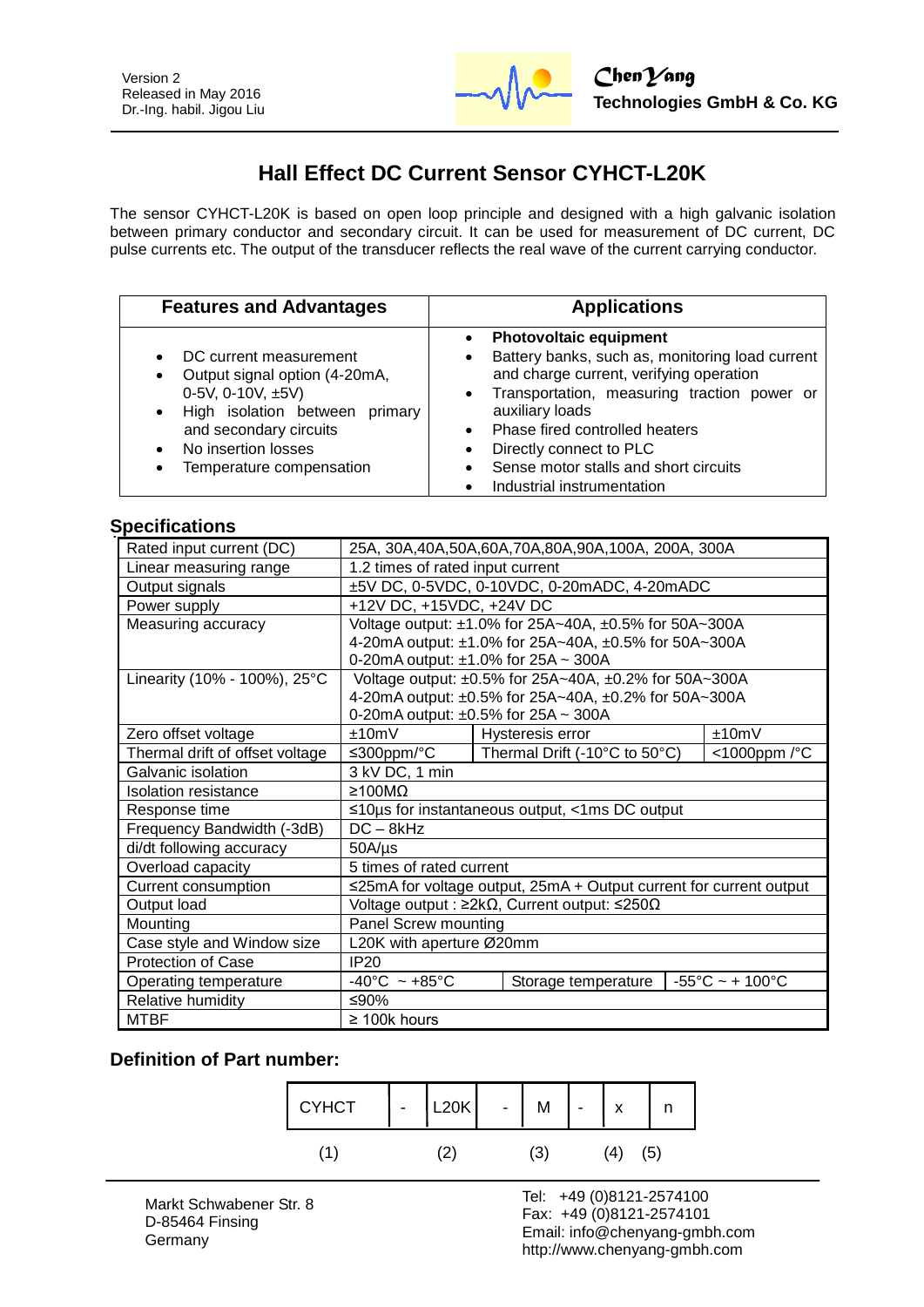Version 2 Released in May 2016 Dr.-Ing. habil. Jigou Liu



| (1)                                                                            | (2)           | (3)                                                                                                            | (4)                                                                                                                  | (5)                                                |
|--------------------------------------------------------------------------------|---------------|----------------------------------------------------------------------------------------------------------------|----------------------------------------------------------------------------------------------------------------------|----------------------------------------------------|
| <b>Series</b><br>name                                                          | Case<br>style | Rated Input current<br>$(M=U/B \, m)$                                                                          | Output signal                                                                                                        | Power supply                                       |
| <b>CYHCT</b>                                                                   | L20K          | $m = 25A$ , 30A, 40A,<br>50A,60A,70A,80A,90A,<br>100A, 200A, 300A<br>(other input current between<br>25A-300A) | $x=1$ : instantaneous voltage $\pm$ 5V DC<br>$x=3:0-5V$ DC<br>$x=4: 0-20mA DC$<br>$x=5: 4-20mADC$<br>$x=8: 0-10V$ DC | $n=2: +12V$ DC<br>$n=3: +15V$ DC<br>$n=4: +24V$ DC |
| B: bidirectional (please give U or B in the part number)<br>U: unidirectional: |               |                                                                                                                |                                                                                                                      |                                                    |

| U. uniulectional. | D. Digital conditional (prease give O OF D III the part humber)                       |
|-------------------|---------------------------------------------------------------------------------------|
| Example 1:        | CYHCT-L20K-U100A -34, Hall Effect DC Current sensor with<br>Output signal: $0.5V$ DC. |

|            | Output signal: 0-5V DC                                   |
|------------|----------------------------------------------------------|
|            | Power supply: +24V DC<br>Rated input current: 0-100A DC  |
| Evample 2. | CVHCT-L20K-L1100A -54 Holl Effect DC Current sensor with |

| Example 2: | CYHCT-L20K-U100A-54, Hall Effect DC Current sensor with |
|------------|---------------------------------------------------------|
|            | Output signal: 4-20mA DC                                |
|            | Power supply: +24V DC                                   |
|            | Rated input current: 0-100A DC                          |

## **DIMENSIONS (mm)**



Dimensions: 68mm x 57mm x 24mm, Aperture: Ø20 mm